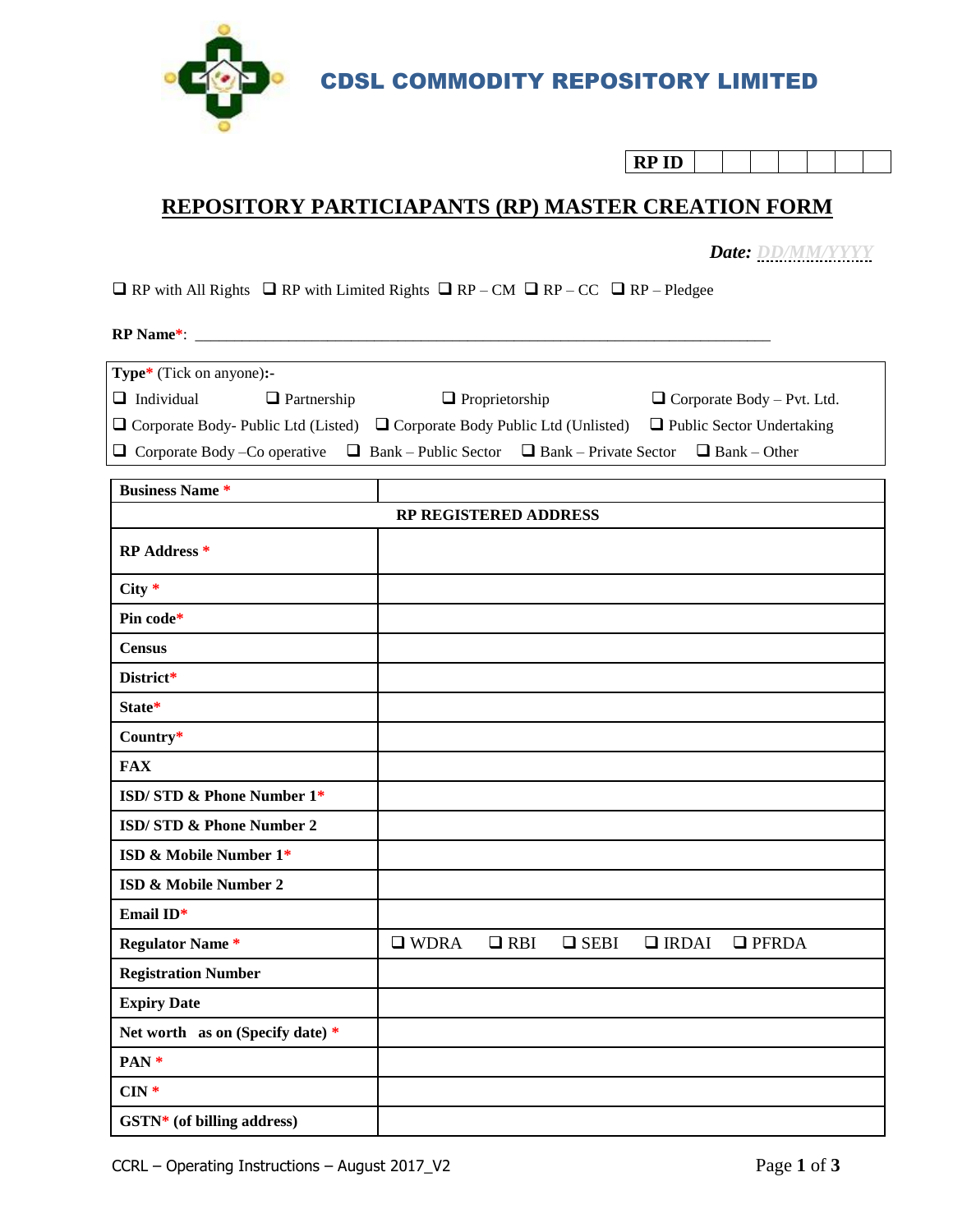

CDSL COMMODITY REPOSITORY LIMITED

| <b>BANK DETAILS</b>                        |                                                |  |  |  |  |
|--------------------------------------------|------------------------------------------------|--|--|--|--|
| <b>BANK NAME</b>                           |                                                |  |  |  |  |
| <b>Bank Account Number*</b>                |                                                |  |  |  |  |
| <b>Account Type</b> (Tick any one) *       | $\Box$ Savings $\Box$ Current $\Box$ Overdraft |  |  |  |  |
| IFSC*                                      |                                                |  |  |  |  |
| MICR*                                      |                                                |  |  |  |  |
|                                            | <b>RP BUSINESS ADDRESS</b>                     |  |  |  |  |
| <b>RP</b> Address *                        |                                                |  |  |  |  |
| $City *$                                   |                                                |  |  |  |  |
| Pin code*                                  |                                                |  |  |  |  |
| <b>Census</b>                              |                                                |  |  |  |  |
| District*                                  |                                                |  |  |  |  |
| State*                                     |                                                |  |  |  |  |
| Country*                                   |                                                |  |  |  |  |
| Fax                                        |                                                |  |  |  |  |
| ISD/STD & Phone Number 1*                  |                                                |  |  |  |  |
| ISD/STD & Phone Number 2                   |                                                |  |  |  |  |
| ISD & Mobile Number 1*                     |                                                |  |  |  |  |
| ISD & Mobile Number 2                      |                                                |  |  |  |  |
| Email ID*                                  |                                                |  |  |  |  |
| <b>DESIGNATED CONTACT PERSON'S DETAILS</b> |                                                |  |  |  |  |
| Designated Contact Person's Name *         |                                                |  |  |  |  |
| <b>Contact Person 's Designation*</b>      |                                                |  |  |  |  |
| <b>Contact Person's Mobile Number*</b>     |                                                |  |  |  |  |
| <b>Contact Person's Email Id *</b>         |                                                |  |  |  |  |
| Aadhar*                                    |                                                |  |  |  |  |
| PAN <sup>*</sup>                           |                                                |  |  |  |  |